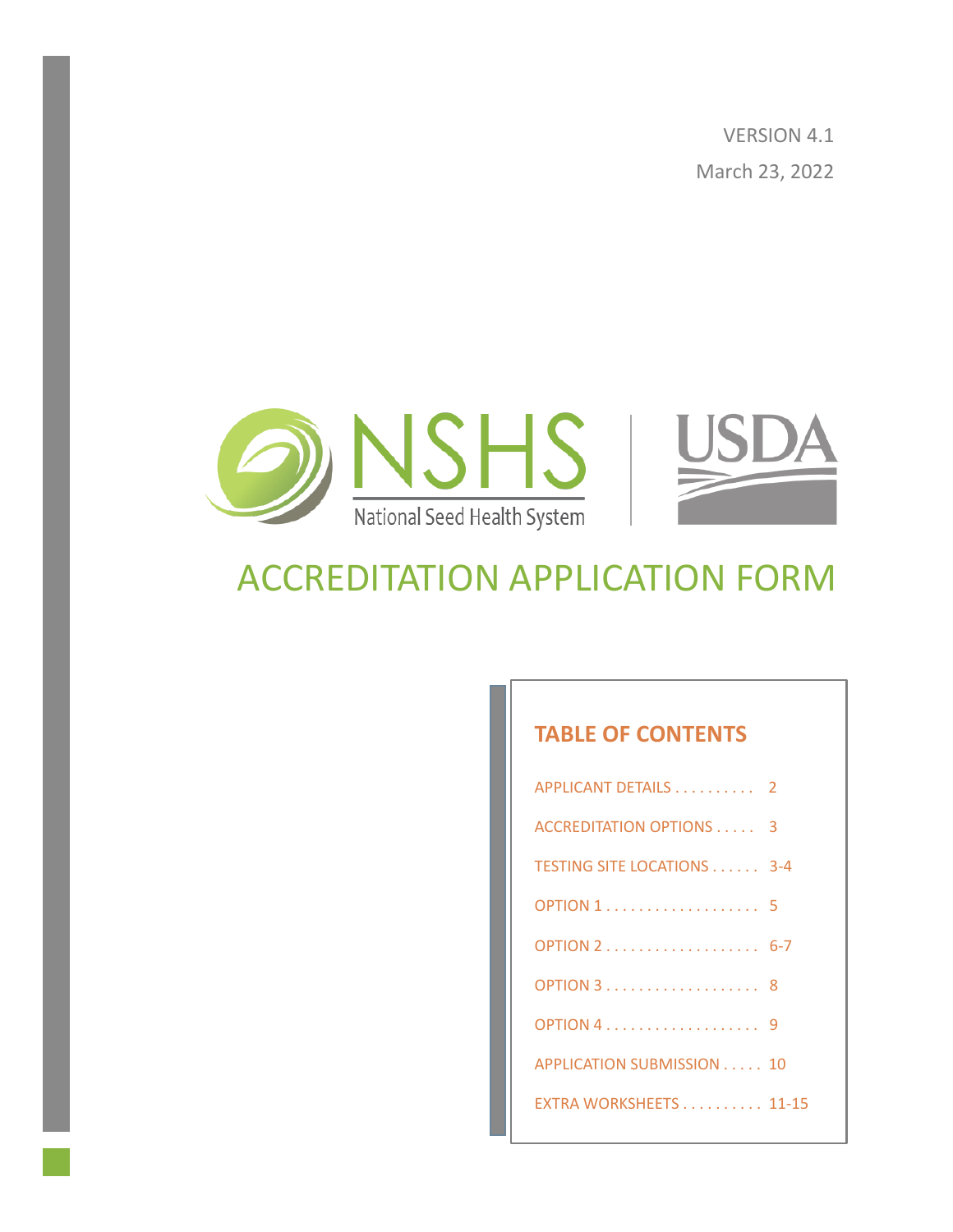### *APPLICANT DETAILS*

### **COMPANY / ORGANIZATION TO BE ACCREDITED**

| <b>Legal Name</b>       |              |                 |  |
|-------------------------|--------------|-----------------|--|
| <b>Street Address</b>   |              |                 |  |
| <b>City</b>             | <b>State</b> | <b>Zip Code</b> |  |
| <b>Telephone Number</b> |              |                 |  |
| <b>Email Address</b>    |              |                 |  |
| <b>Website URL</b>      |              |                 |  |

### **MAIN CONTACT PERSON**

| <b>Full Name</b>        |              | <b>Position</b>      |
|-------------------------|--------------|----------------------|
| <b>Street Address</b>   |              |                      |
| City                    | <b>State</b> | <b>Zip Code</b>      |
| <b>Telephone Number</b> |              | <b>Mobile Number</b> |
| <b>Email Address</b>    |              |                      |

#### **TYPE OF COMPANY / ORGANIZATION**

- **Seed Company**
- **Private Seed Laboratory**
- **Private Agricultural Consultants**
- **Certification Agency**
- **State / County Agency**
- **University Laboratory**
- **Other**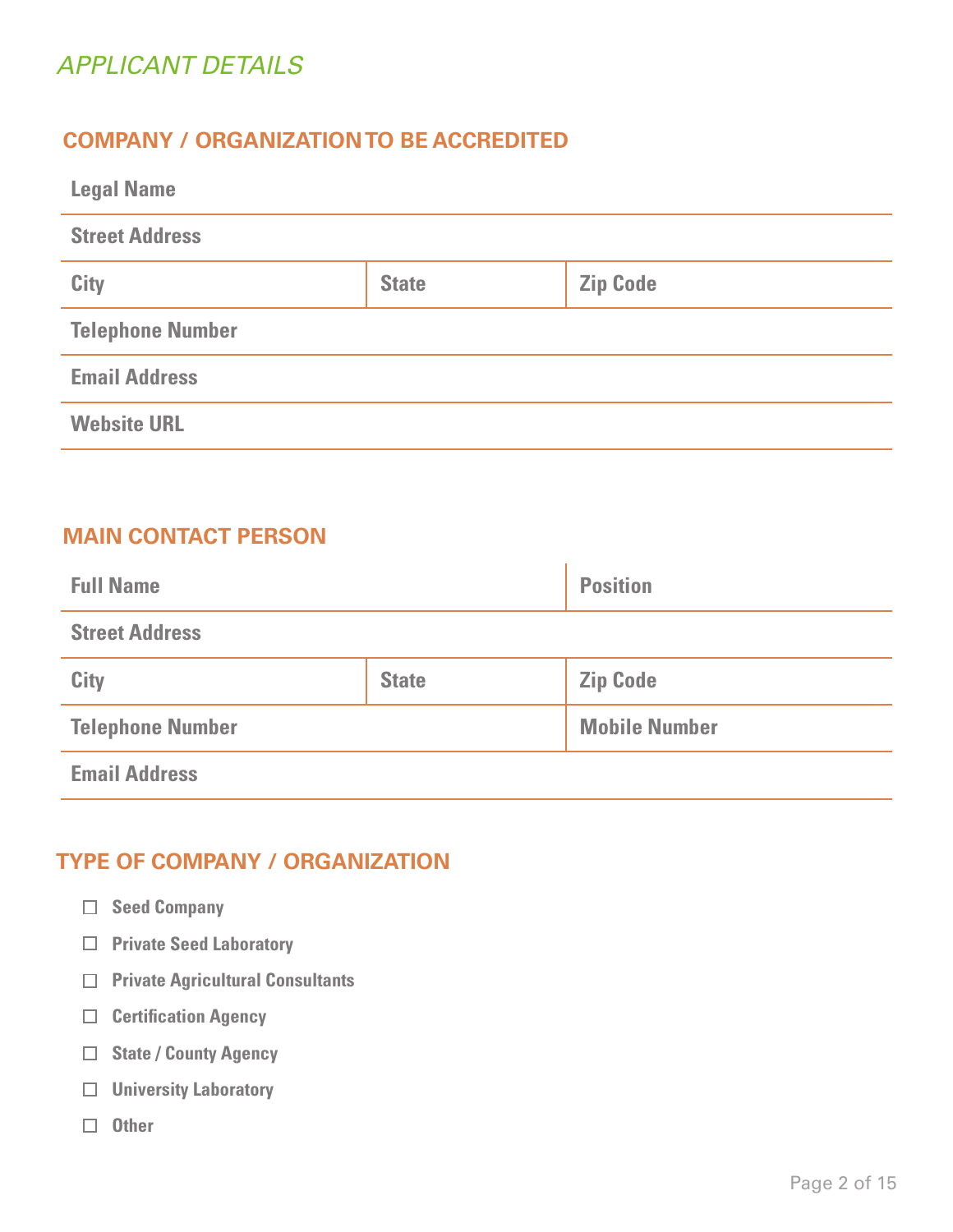### *ACCREDITATION OPTIONS*

### **OPTION 1: Seed Health Testing**

- Laboratory-based program to test for plant pathogens in seeds.
- Costs: \$1500 per lab site, with an additional \$200 per method.

#### **OPTION 2: Phytosanitary Inspection**

- Disease Inspection of plants grown to produce seed in the field, nursery, or greenhouse.
- Costs: \$2000 per site (state), with an additional \$150 per crop, with a maximum charge of 5 states and associated crops.

#### **OPTION 3: Seed Sampling for Seed Health Testing**

- Sampling seeds that require laboratory seed health tests.
- Costs: \$1000 per site (state), with a maximum charge of 5 states.

### **OPTION 4: Visual Inspection of Seed for Phytosanitary Certification**

- Visual inspection of seed shipments at exporter's facility prior to issuance of phytosanitary certificates.
- Costs: \$1000 per site (state), with a maximum charge of 5 states.

### *TEST SITE LOCATIONS TO BE ACCREDITED*

### **SITE LOCATION #1**

#### **Site Location Name (State)**

| <b>Street Address</b>                   |                 |                                    |
|-----------------------------------------|-----------------|------------------------------------|
| City                                    | <b>State</b>    | <b>Zip Code</b>                    |
| <b>Contact Person</b>                   |                 | <b>Position</b>                    |
| <b>Telephone Number</b>                 |                 | <b>Mobile</b>                      |
| <b>Email Address</b>                    |                 |                                    |
| <b>Accreditation</b><br><b>OPTION 1</b> | <b>OPTION 2</b> | <b>OPTION 3</b><br><b>OPTION 4</b> |
|                                         |                 |                                    |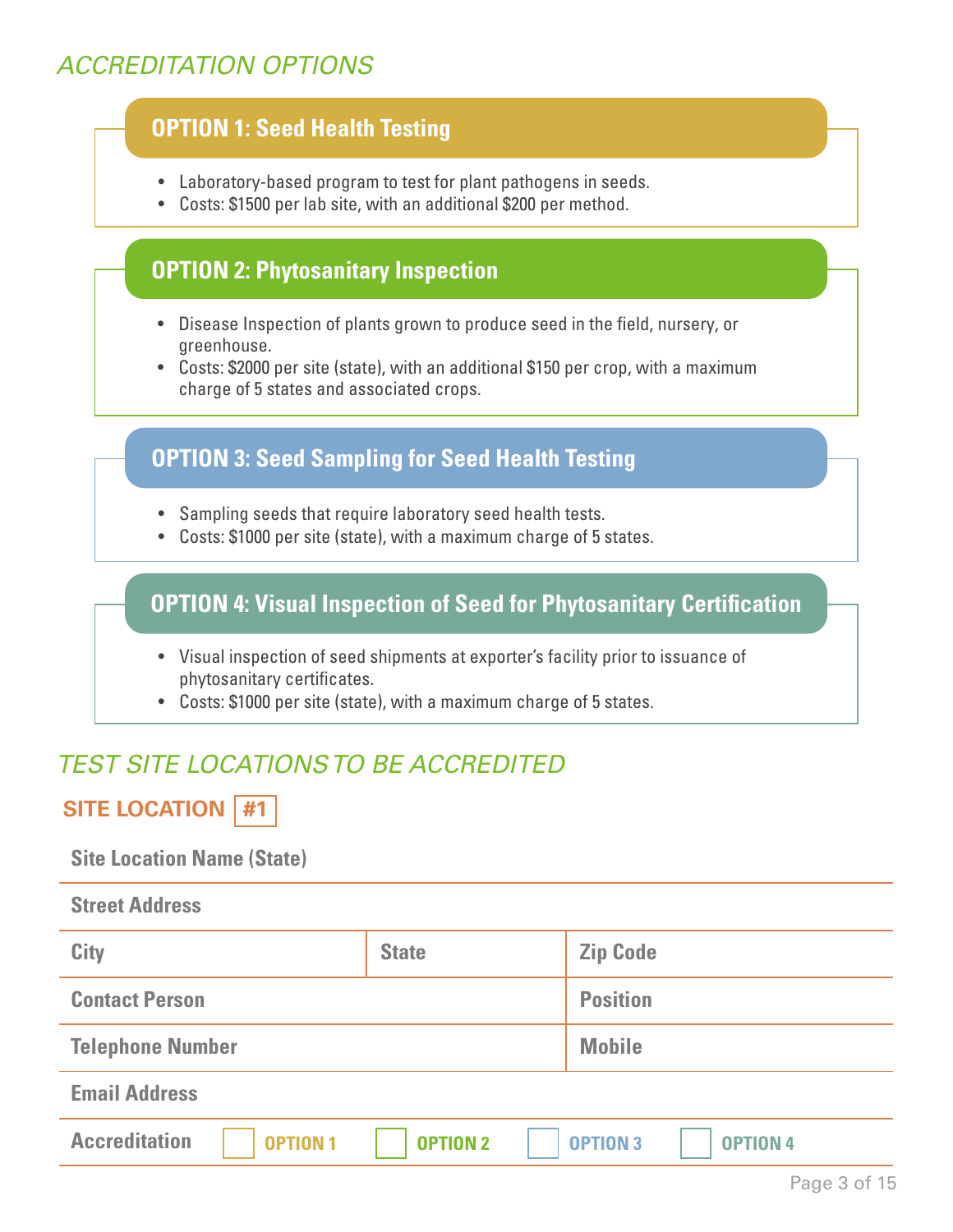# *TEST SITE LOCATIONS TO BE ACCREDITED (CONTINUED)*

*( PLEASE COPY AND ATTACH MORE PAGES AS NECESSARY )*

| <b>SITE LOCATION</b><br>#               |                 |                                    |  |
|-----------------------------------------|-----------------|------------------------------------|--|
| <b>Site Location Name (State)</b>       |                 |                                    |  |
| <b>Street Address</b>                   |                 |                                    |  |
| <b>City</b>                             | <b>State</b>    | <b>Zip Code</b>                    |  |
| <b>Contact Person</b>                   |                 | <b>Position</b>                    |  |
| <b>Telephone Number</b>                 |                 | <b>Mobile</b>                      |  |
| <b>Email Address</b>                    |                 |                                    |  |
| <b>Accreditation</b><br><b>OPTION1</b>  | <b>OPTION 2</b> | <b>OPTION 3</b><br><b>OPTION 4</b> |  |
| <b>SITE LOCATION</b><br>#               |                 |                                    |  |
| <b>Site Location Name (State)</b>       |                 |                                    |  |
| <b>Street Address</b>                   |                 |                                    |  |
| City                                    | <b>State</b>    | <b>Zip Code</b>                    |  |
| <b>Contact Person</b>                   |                 | <b>Position</b>                    |  |
| <b>Telephone Number</b>                 |                 | <b>Mobile</b>                      |  |
| <b>Email Address</b>                    |                 |                                    |  |
| <b>Accreditation</b><br><b>OPTION 1</b> | <b>OPTION 2</b> | <b>OPTION 3</b><br><b>OPTION 4</b> |  |
|                                         |                 |                                    |  |
| <b>SITE LOCATION</b><br>₩               |                 |                                    |  |
| <b>Site Location Name (State)</b>       |                 |                                    |  |
| <b>Street Address</b>                   |                 |                                    |  |
| City                                    | <b>State</b>    | <b>Zip Code</b>                    |  |
| <b>Contact Person</b>                   |                 | <b>Position</b>                    |  |
| <b>Telephone Number</b>                 |                 | <b>Mobile</b>                      |  |
| <b>Email Address</b>                    |                 |                                    |  |
| <b>Accreditation</b><br><b>OPTION 1</b> | <b>OPTION 2</b> | <b>OPTION 3</b><br><b>OPTION 4</b> |  |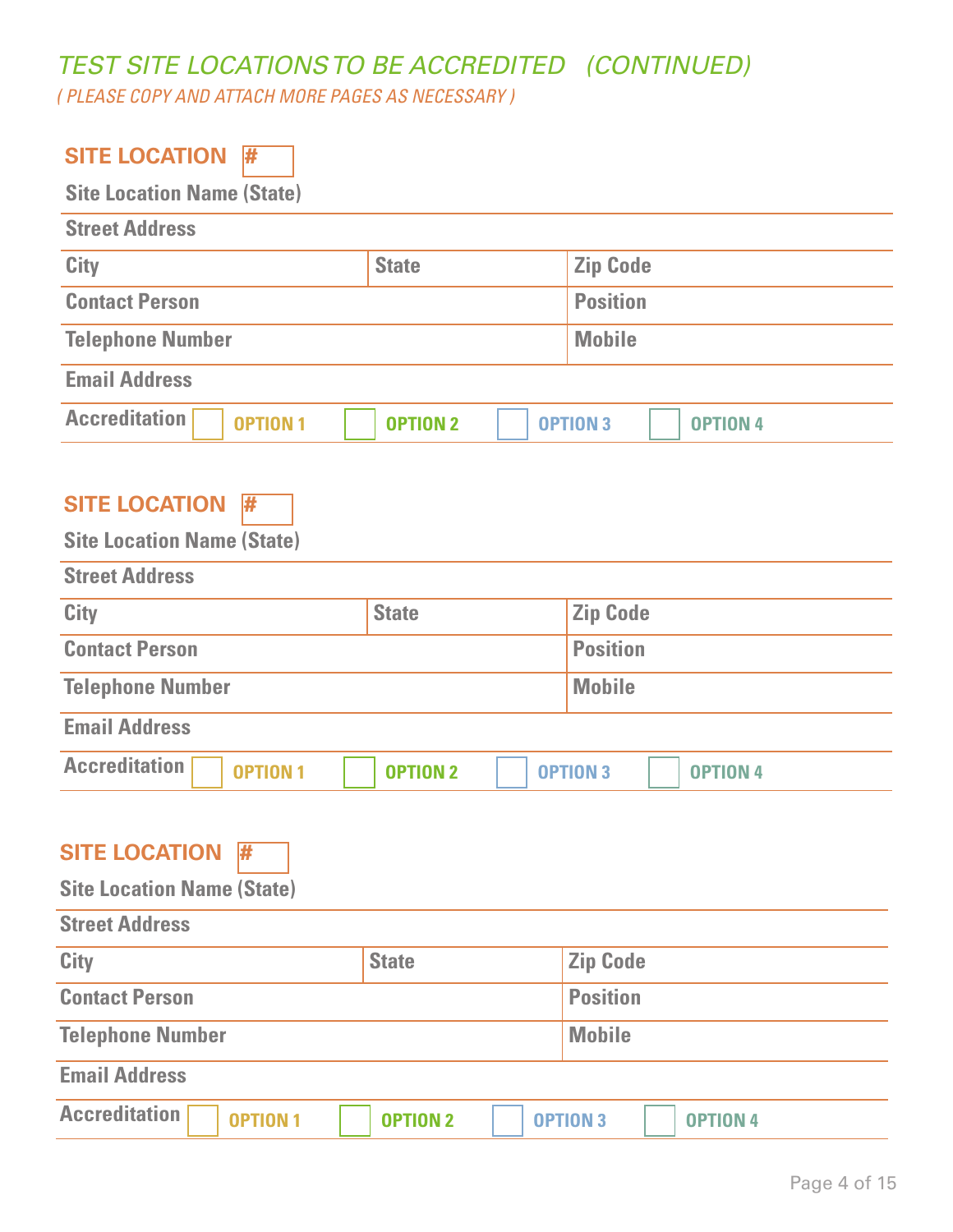### **OPTION 1: Seed Health Testing**

- Laboratory-based program to test for plant pathogens in seeds.
- Costs: \$1500 per lab site, with an additional \$200 per method.

### Accreditation Fee Worksheet **FIND NSHS METHODS CODES: SEEDHEALTH.ORG**

| Site #                        | <b>Cost</b><br>(\$1500 per Site) | \$0.00                         |
|-------------------------------|----------------------------------|--------------------------------|
| <b>Pathogen and Test Code</b> |                                  | <b>Cost (\$200 per method)</b> |
| Drop down to select           |                                  | \$0.00                         |
| Drop down to select           |                                  | \$0.00                         |
| Drop down to select           |                                  | \$0.00                         |
| Drop down to select           |                                  | \$0.00                         |
| Drop down to select           |                                  | \$0.00                         |
| Drop down to select           |                                  | \$0.00                         |
| Drop down to select           |                                  | \$0.00                         |
| Drop down to select           |                                  | \$0.00                         |
| Drop down to select           |                                  | \$0.00                         |
| Drop down to select           |                                  | \$0.00                         |
| Drop down to select           |                                  | \$0.00                         |
| Drop down to select           |                                  | \$0.00                         |
| Drop down to select           |                                  | \$0.00                         |
| Drop down to select           |                                  | \$0.00                         |
| Drop down to select           |                                  | \$0.00                         |
| Drop down to select           |                                  | \$0.00                         |
| Drop down to select           |                                  | \$0.00                         |
| Drop down to select           |                                  | \$0.00                         |
| Drop down to select           |                                  | \$0.00                         |
| Drop down to select           |                                  | \$0.00                         |
| Drop down to select           |                                  | \$0.00                         |
| Drop down to select           |                                  | \$0.00                         |
| Drop down to select           |                                  | \$0.00                         |
| Drop down to select           |                                  | \$0.00                         |
| Drop down to select           |                                  | \$0.00                         |
|                               | <b>TOTAL COST</b>                | $\overline{0}$                 |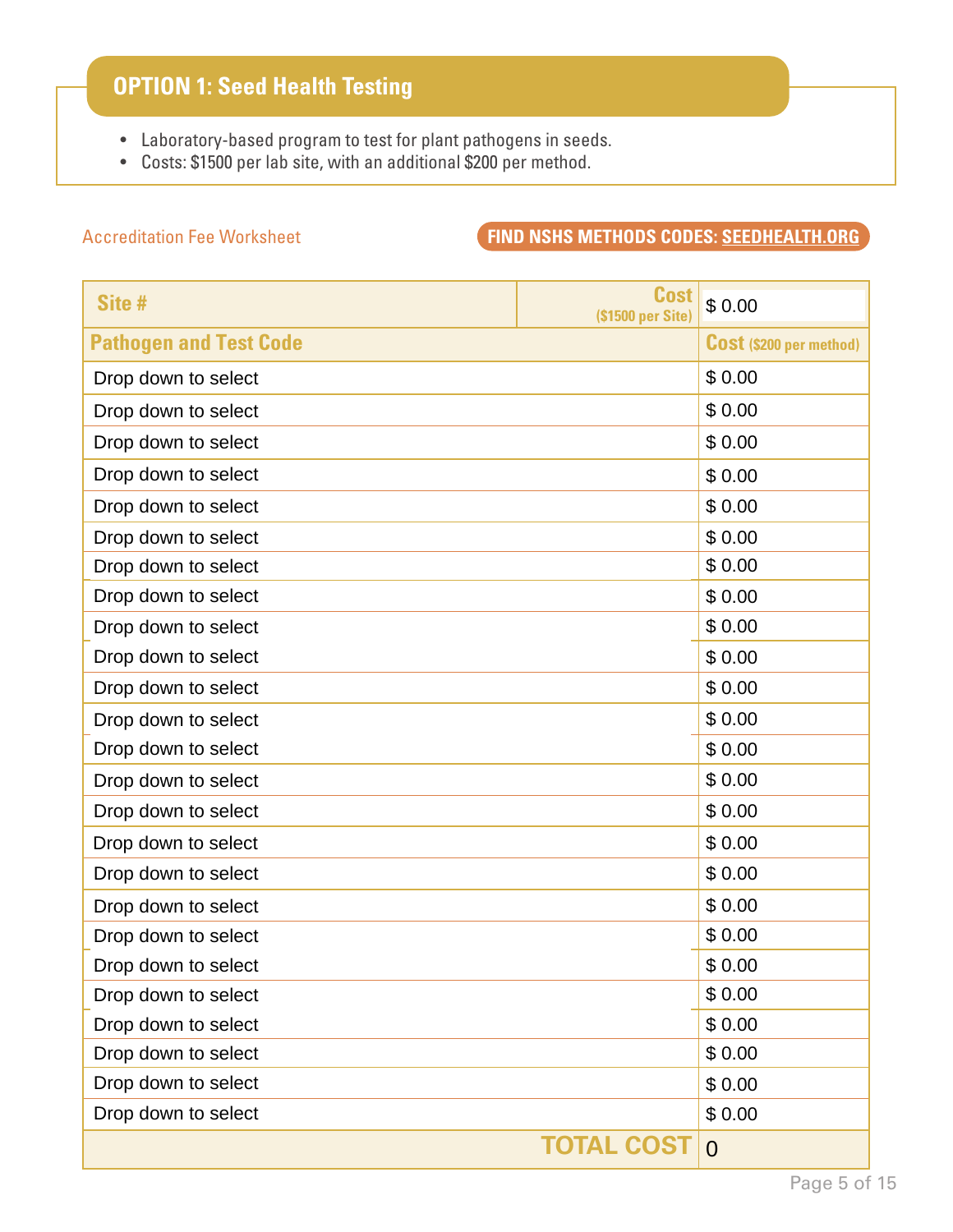### **OPTION 2: Phytosanitary Inspection**

- Disease Inspection of plants grown to produce seed in the field, nursery, or greenhouse.
- Costs: \$2000 per site (state), with an additional \$150 per crop, with a maximum charge of 5 states and associated crops.

#### Accreditation Fee Worksheet

| Site #               | <b>State</b> | <b>Cost</b><br>(\$2000 per state) \$ 0.00 |
|----------------------|--------------|-------------------------------------------|
| <b>List of Crops</b> |              | Cost (\$150 per crop)                     |
|                      |              | \$0.00                                    |
|                      |              | \$0.00                                    |
|                      |              | \$0.00                                    |
|                      |              | \$0.00                                    |
|                      |              | \$0.00                                    |
|                      |              | \$0.00                                    |

| Site #               | <b>State</b> | <b>Cost</b><br>(\$2000 per state) \$ 0.00 |
|----------------------|--------------|-------------------------------------------|
| <b>List of Crops</b> |              | Cost (\$150 per crop)                     |
|                      |              | \$0.00                                    |
|                      |              | \$0.00                                    |
|                      |              | \$0.00                                    |
|                      |              | \$0.00                                    |
|                      |              | \$0.00                                    |
|                      |              | \$0.00                                    |

| Site #               | <b>State</b> | <b>Cost</b><br>(\$2000 per state) \$ 0.00 |
|----------------------|--------------|-------------------------------------------|
| <b>List of Crops</b> |              | Cost (\$150 per crop)                     |
|                      |              | \$0.00                                    |
|                      |              | \$0.00                                    |
|                      |              | \$0.00                                    |
|                      |              | \$0.00                                    |
|                      |              | \$0.00                                    |
|                      |              | \$0.00                                    |

*Continued on next page*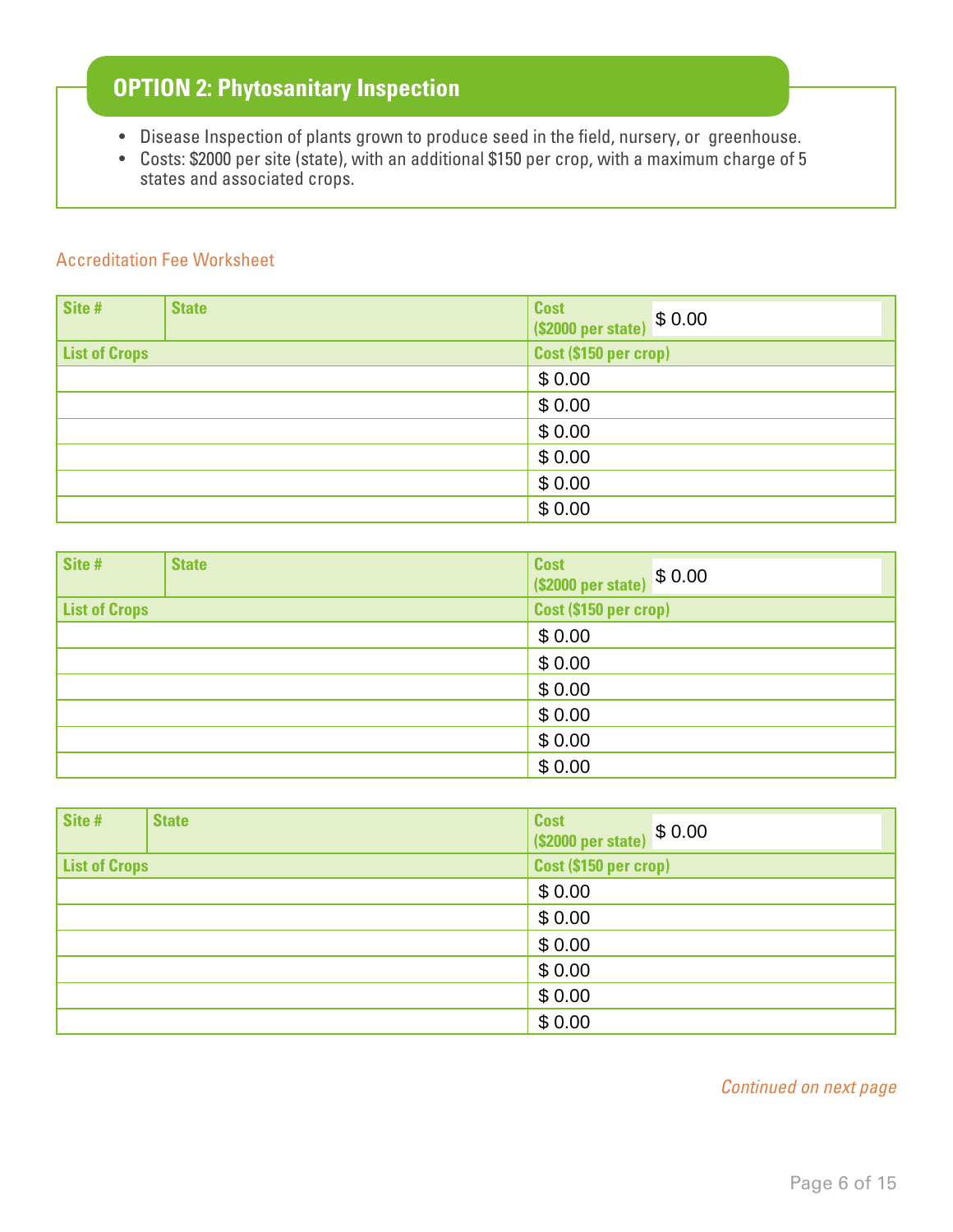### **OPTION 2: Phytosanitary Inspection**

- Disease Inspection of plants grown to produce seed in the field, nursery, or greenhouse.
- Costs: \$2000 per site (state), with an additional \$150 per crop, with a maximum charge of 5 states and associated crops.

#### Accreditation Fee Worksheet Continued

| Site #               | <b>State</b> | <b>Cost</b><br>(\$2000 per state) \$ 0.00 |
|----------------------|--------------|-------------------------------------------|
| <b>List of Crops</b> |              | Cost (\$150 per crop)                     |
|                      |              | \$0.00                                    |
|                      |              | \$0.00                                    |
|                      |              | \$0.00                                    |
|                      |              | \$0.00                                    |
|                      |              | \$0.00                                    |
|                      |              | \$0.00                                    |

| Site #               | <b>State</b> | Cost<br>(\$2000 per state) \$ 0.00 |
|----------------------|--------------|------------------------------------|
| <b>List of Crops</b> |              | Cost (\$150 per crop)              |
|                      |              | \$0.00                             |
|                      |              | \$0.00                             |
|                      |              | \$0.00                             |
|                      |              | \$0.00                             |
|                      |              | \$0.00                             |
|                      |              | \$0.00                             |
|                      |              | <b>TOTAL COST</b><br>\$0.00        |

Provide the laboratory name where field samples will be diagnosed.

| <b>LABORATORY PROVIDING DIAGNOSTIC SERVICES</b> |              |                 |
|-------------------------------------------------|--------------|-----------------|
| <b>Laboratory Name</b>                          |              |                 |
| <b>Street Address</b>                           |              |                 |
| City                                            | <b>State</b> | <b>Zip Code</b> |
| <b>Contact Person</b>                           |              | <b>Position</b> |
| <b>Telephone Number</b>                         |              | <b>Mobile</b>   |
| <b>Email Address</b>                            |              |                 |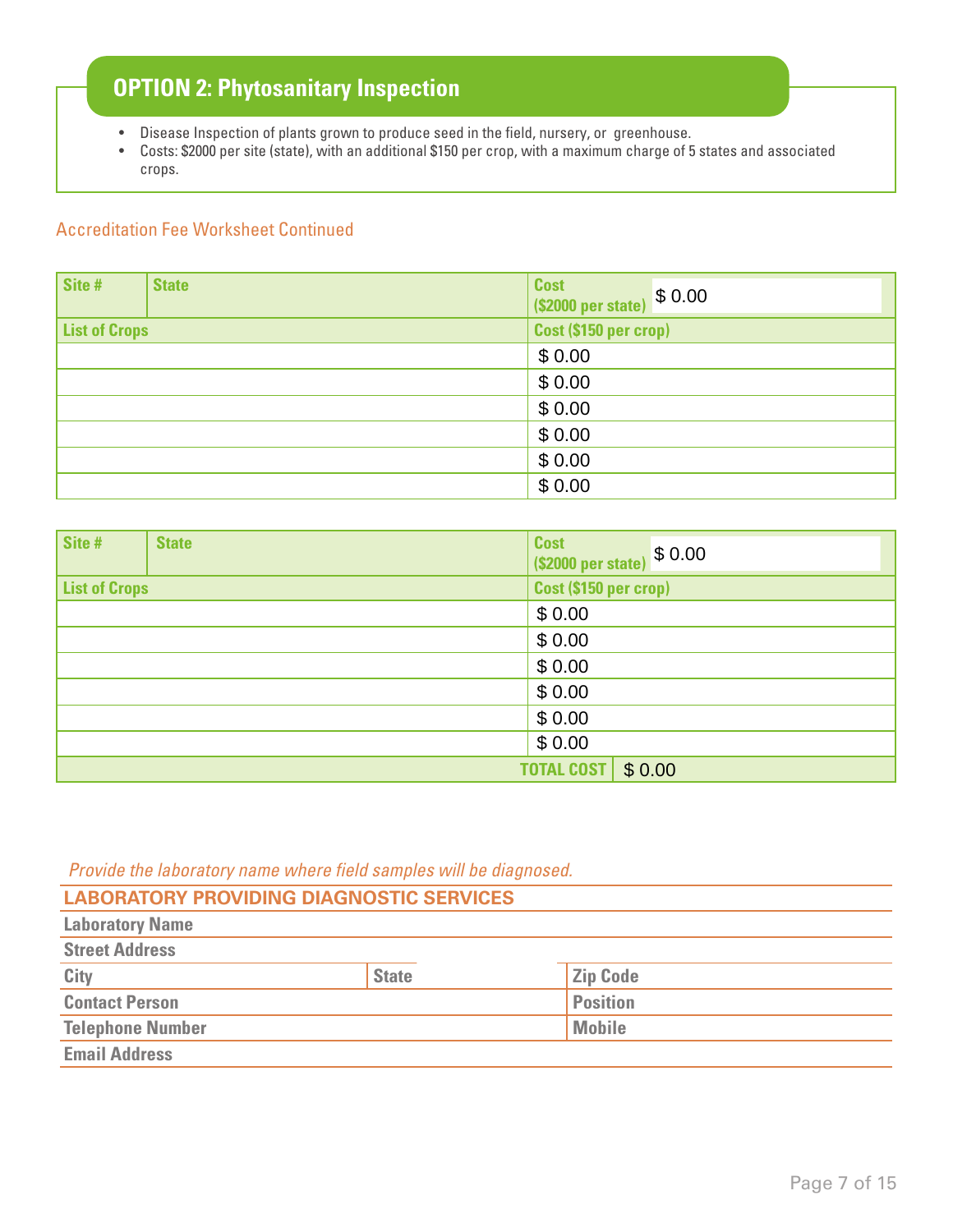## **OPTION 3: Seed Sampling for Seed Health Testing**

- Sampling seeds that require laboratory seed health tests.
- Costs: \$1000 per site (state), with a maximum charge of 5 states.

#### Accreditation Fee Worksheet

| <b>State</b>       | Cost (\$1000 per state) \$ 0.00 |  |
|--------------------|---------------------------------|--|
| <b>Site Number</b> | <b>Number of Inspectors</b>     |  |
| <b>Crops</b>       |                                 |  |
| <b>Sampled</b>     |                                 |  |
| at Site(s)         |                                 |  |
|                    |                                 |  |
|                    |                                 |  |
| <b>State</b>       | Cost (\$1000 per state) \$ 0.00 |  |
|                    |                                 |  |
| <b>Site Number</b> | <b>Number of Inspectors</b>     |  |
| <b>Crops</b>       |                                 |  |
| <b>Sampled</b>     |                                 |  |
| at Site(s)         |                                 |  |
|                    |                                 |  |
|                    |                                 |  |
|                    |                                 |  |
| <b>State</b>       | Cost (\$1000 per state) \$ 0.00 |  |
| -----              |                                 |  |

| <b>vuu</b>                                        | <b>OUSE (WIDDO PUBLISTING) D</b> U.UU |
|---------------------------------------------------|---------------------------------------|
| <b>Site Number</b><br><b>Number of Inspectors</b> |                                       |
| <b>Crops</b>                                      |                                       |
| <b>Sampled</b>                                    |                                       |
| at Site(s)                                        |                                       |
|                                                   |                                       |
|                                                   |                                       |

| <b>State</b>                                 | <b>Cost (\$1000 per state) \$ 0.00</b> |
|----------------------------------------------|----------------------------------------|
| <b>Site Number</b>                           | <b>Number of Inspectors</b>            |
| <b>Crops</b><br><b>Sampled</b><br>at Site(s) |                                        |

| <b>State</b>                                 | Cost (\$1000 per state) \$ 0.00 |
|----------------------------------------------|---------------------------------|
| <b>Site Number</b>                           | <b>Number of Inspectors</b>     |
| <b>Crops</b><br><b>Sampled</b><br>at Site(s) |                                 |
| <b>TOTAL COST:   \$ 0.00</b>                 |                                 |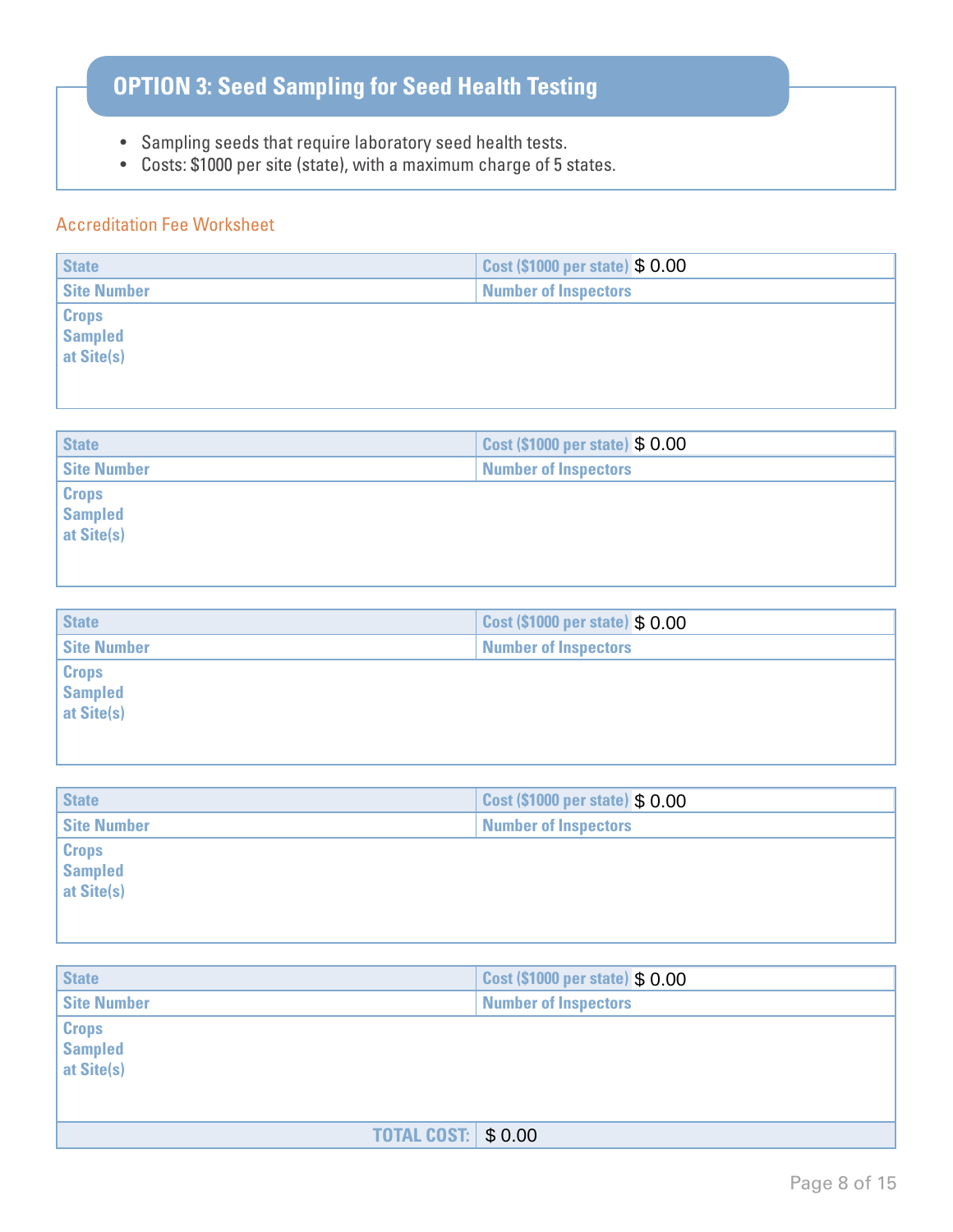### **OPTION 4: Visual Inspection of Seed for Phytosanitary Certification**

- Visual inspection of seed shipments at exporter's facility prior to issuance of phytosanitary certificates.
- Costs: \$1000 per site (state), with a maximum charge of 5 states.

#### Accreditation Fee Worksheet

| <b>State:</b>            | Cost (\$1000 per state) \$ 0.00 |  |
|--------------------------|---------------------------------|--|
| Site #s located in state | <b>Number of Inspectors</b>     |  |
| <b>Crops</b>             |                                 |  |
| Tested                   |                                 |  |
| at Site(s)               |                                 |  |

| State:                   | Cost (\$1000 per state) \$ 0.00 |  |
|--------------------------|---------------------------------|--|
| Site #s located in state | <b>Number of Inspectors</b>     |  |
| <b>Crops</b>             |                                 |  |
| <b>Tested</b>            |                                 |  |
| at Site(s)               |                                 |  |

| State:                          | <b>Cost (\$1000 per state) \$ 0.00</b> |  |
|---------------------------------|----------------------------------------|--|
| <b>Site #s located in state</b> | <b>Number of Inspectors</b>            |  |
| <b>Crops</b>                    |                                        |  |
| <sup>'</sup> Tested             |                                        |  |
| at Site(s)                      |                                        |  |

| State:                   | <b>Cost (\$1000 per state) \$ 0.00</b> |
|--------------------------|----------------------------------------|
| Site #s located in state | <b>Number of Inspectors</b>            |
| <b>Crops</b>             |                                        |
| <b>Tested</b>            |                                        |
| at Site(s)               |                                        |

| State:                          | Cost (\$1000 per state) \$ 0.00 |  |
|---------------------------------|---------------------------------|--|
| <b>Site #s located in state</b> | <b>Number of Inspectors</b>     |  |
| <b>Crops</b>                    |                                 |  |
| Tested                          |                                 |  |
| at Site(s)                      |                                 |  |
| <b>TOTAL COST: \$0.00</b>       |                                 |  |

#### **LABORATORY PROVIDING DIAGNOSTIC SERVICES**

| <b>Laboratory Name</b>  |              |                 |  |
|-------------------------|--------------|-----------------|--|
| <b>Street Address</b>   |              |                 |  |
| City                    | <b>State</b> | <b>Zip Code</b> |  |
| <b>Contact Person</b>   |              | <b>Position</b> |  |
| <b>Telephone Number</b> |              | <b>Mobile</b>   |  |
| <b>Email Address</b>    |              |                 |  |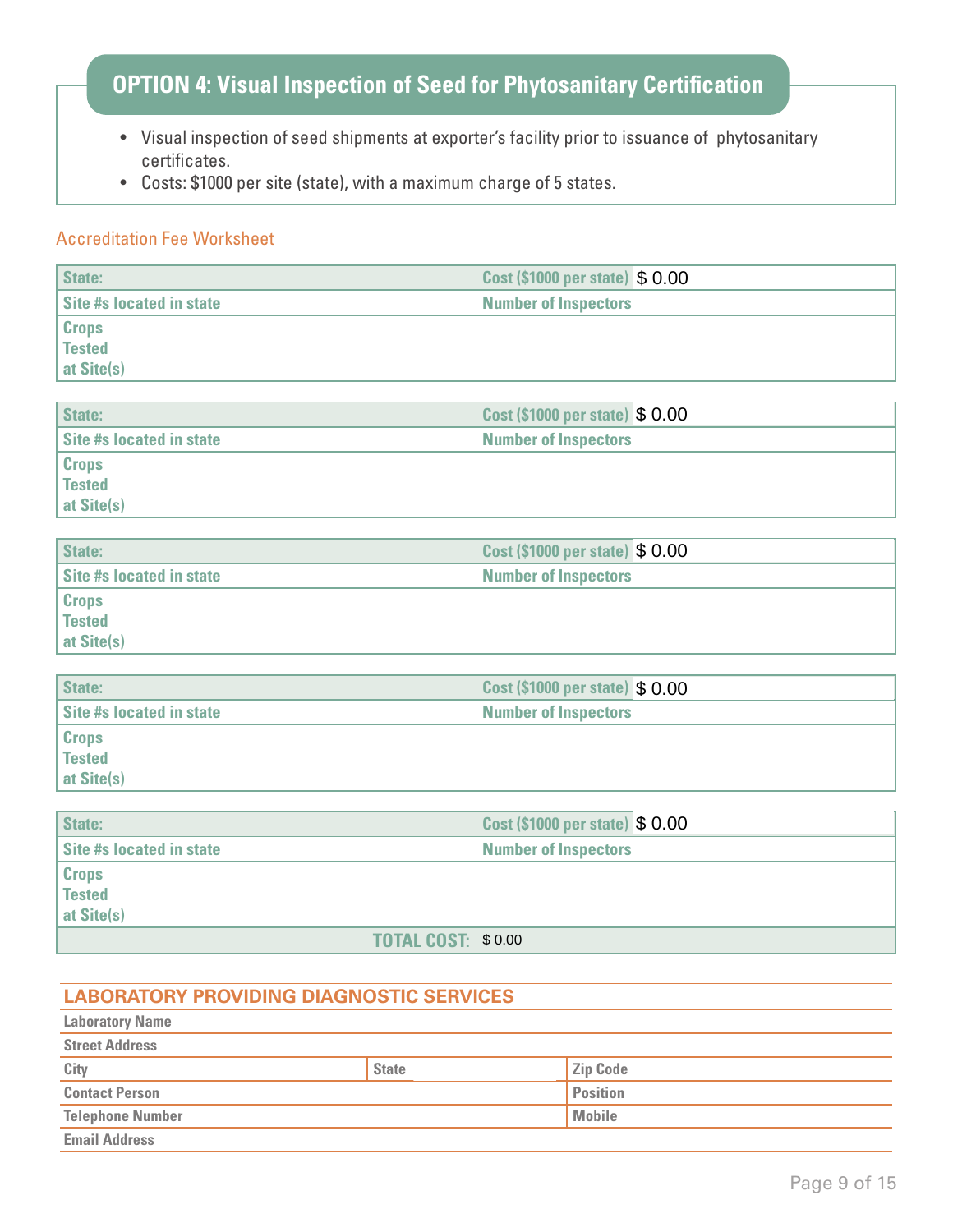### *APPLICATION SUBMISSION CHECKLIST*

#### **STEP 1**

Submit a non-refundable \$400 deposit check payable to USDA

• Online at pay.gov - accepts payment from bank accounts, credit card, and PayPal. Instructions available at [seedhealth.org/pay-gov](http://www.seedhealth.org/pay-gov)

*OR*

• Mail check payable to USDA to address below.

Sign and Submit all completed Accrediation Application forms to:

#### **Sarika Negi**

Accreditation and Certification Policy Manager Plant Health Programs – Export Services 4700 River Road, Unit 131 Riverdale, MD 20737-1236

Tele: 301.851.2349 E-mail: sarika.s.negi@usda.gov

#### **STEP 2**

Submit a non-refundable \$600 deposit check payable to Iowa State University • By phone for credit card payment - 515.294.6493

*OR*

• Mail check payable to Iowa State University to address below.

Submit a copy of your Quality Manual

Submit a copy of all completed Accreditation Application forms to:

**Kelly Iverson** NSHS Administrative Unit 160 Seed Science Center Iowa State University 2115 Osborn Drive Ames, IA 50011

Tele: 515.294.7560 E-mail: nshs@iastate.edu Website URL: seedhealth.org

#### **STEP 3**

Upon approval of your application by USDA-APHIS, you will be contacted by the NSHS Accreditation Unit with further instructions on the accreditation process and billing for the total accreditation fee and auditor fees.

| <b>OPTION 1</b> | Total fees from Accreditation OPTION 1: Page 5        |  |
|-----------------|-------------------------------------------------------|--|
| <b>OPTION 2</b> | Total fees from Accreditation OPTION 2: Page 6-7      |  |
| <b>OPTION 3</b> | <b>Total fees from Accreditation OPTION 3: Page 8</b> |  |
| <b>OPTION 4</b> | Total fees from Accreditation OPTION 4: Page 9        |  |
|                 | <b>TOTAL FEES</b>                                     |  |

#### **STEP 4**

Company or Organization Authorized Signature

#### **SIGNATURE:**

**Legal Name: Title: Date:**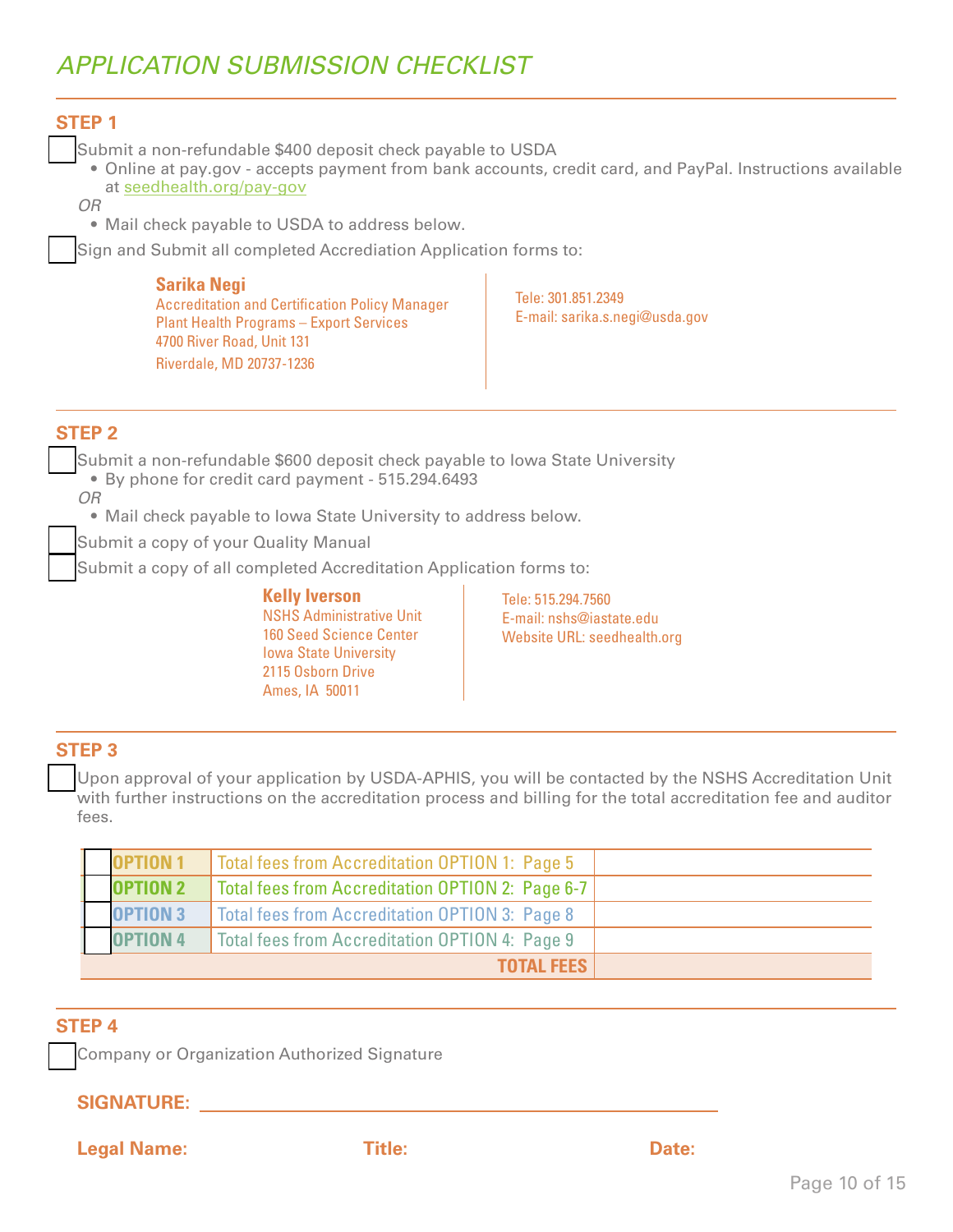# *TEST SITE LOCATIONS TO BE ACCREDITED (CONTINUED)*

*( PLEASE COPY AND ATTACH MORE PAGES AS NECESSARY )*

| <b>SITE LOCATION</b><br>#                                                                        |                 |                                    |  |
|--------------------------------------------------------------------------------------------------|-----------------|------------------------------------|--|
| <b>Site Location Name (State)</b>                                                                |                 |                                    |  |
| <b>Street Address</b>                                                                            |                 |                                    |  |
| <b>City</b>                                                                                      | <b>State</b>    | <b>Zip Code</b>                    |  |
| <b>Contact Person</b>                                                                            |                 | <b>Position</b>                    |  |
| <b>Telephone Number</b>                                                                          |                 | <b>Mobile</b>                      |  |
| <b>Email Address</b>                                                                             |                 |                                    |  |
| <b>Accreditation</b><br><b>OPTION1</b>                                                           | <b>OPTION 2</b> | <b>OPTION 3</b><br><b>OPTION 4</b> |  |
| <b>SITE LOCATION</b><br>#<br><b>Site Location Name (State)</b><br><b>Street Address</b>          |                 |                                    |  |
| City                                                                                             | <b>State</b>    | <b>Zip Code</b>                    |  |
| <b>Contact Person</b>                                                                            |                 | <b>Position</b>                    |  |
| <b>Telephone Number</b>                                                                          |                 | <b>Mobile</b>                      |  |
| <b>Email Address</b>                                                                             |                 |                                    |  |
| <b>Accreditation</b><br><b>OPTION 2</b><br><b>OPTION 1</b><br><b>OPTION 3</b><br><b>OPTION 4</b> |                 |                                    |  |
| <b>SITE LOCATION</b><br>#<br><b>Site Location Name (State)</b><br><b>Street Address</b>          |                 |                                    |  |
| City                                                                                             | <b>State</b>    | <b>Zip Code</b>                    |  |
| <b>Contact Person</b>                                                                            |                 | <b>Position</b>                    |  |
| <b>Telephone Number</b>                                                                          | <b>Mobile</b>   |                                    |  |
| <b>Email Address</b>                                                                             |                 |                                    |  |
| <b>Accreditation</b><br><b>OPTION 1</b>                                                          | <b>OPTION 2</b> | <b>OPTION 3</b><br><b>OPTION 4</b> |  |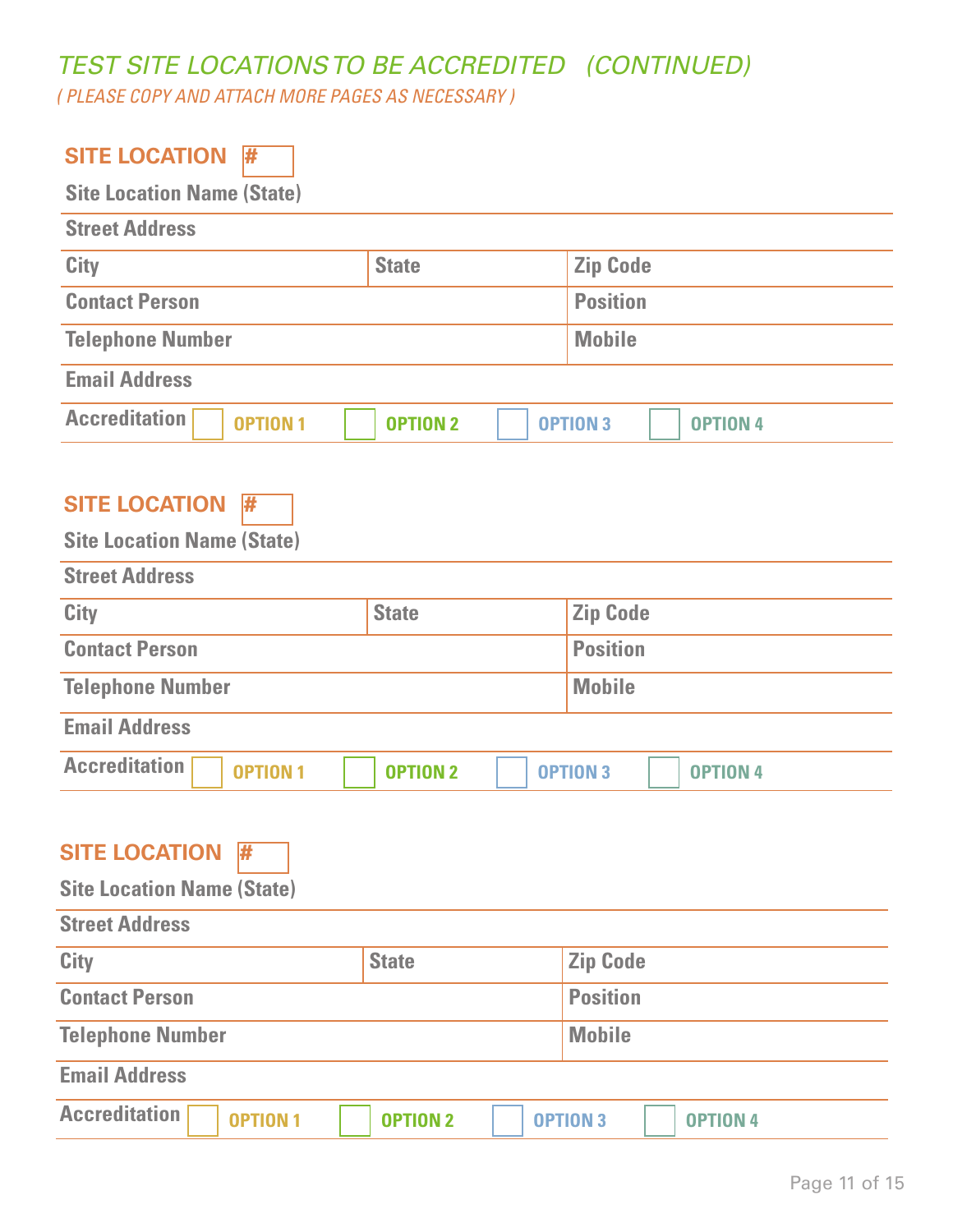### **OPTION 1: Seed Health Testing**

- Laboratory-based program to test for plant pathogens in seeds.
- Costs: \$1500 per lab site, with an additional \$200 per method.

Accreditation Fee Worksheet *(Please Copy and Attach Pages as Necessary)*

**FIND NSHS METHODS CODES: SEEDHEALTH.ORG**

| Site #                        | <b>Cost</b><br>(\$1500 per Site) | \$0.00                         |
|-------------------------------|----------------------------------|--------------------------------|
| <b>Pathogen and Test Code</b> |                                  | <b>Cost (\$200 per method)</b> |
| Drop down to select           |                                  | \$0.00                         |
| Drop down to select           |                                  | \$0.00                         |
| Drop down to select           |                                  | \$0.00                         |
| Drop down to select           |                                  | \$0.00                         |
| Drop down to select           |                                  | \$0.00                         |
| Drop down to select           |                                  | \$0.00                         |
| Drop down to select           |                                  | \$0.00                         |
| Drop down to select           |                                  | \$0.00                         |
| Drop down to select           |                                  | \$0.00                         |
| Drop down to select           |                                  | \$0.00                         |
| Drop down to select           |                                  | \$0.00                         |
| Drop down to select           |                                  | \$0.00                         |
| Drop down to select           |                                  | \$0.00                         |
| Drop down to select           |                                  | \$0.00                         |
| Drop down to select           |                                  | \$0.00                         |
| Drop down to select           |                                  | \$0.00                         |
| Drop down to select           |                                  | \$0.00                         |
| Drop down to select           |                                  | \$0.00                         |
| Drop down to select           |                                  | \$0.00                         |
| Drop down to select           |                                  | \$0.00                         |
| Drop down to select           |                                  | \$0.00                         |
| Drop down to select           |                                  | \$0.00                         |
| Drop down to select           |                                  | \$0.00                         |
| Drop down to select           |                                  | \$0.00                         |
| Drop down to select           |                                  | \$0.00                         |
|                               | <b>TOTAL COST</b>                |                                |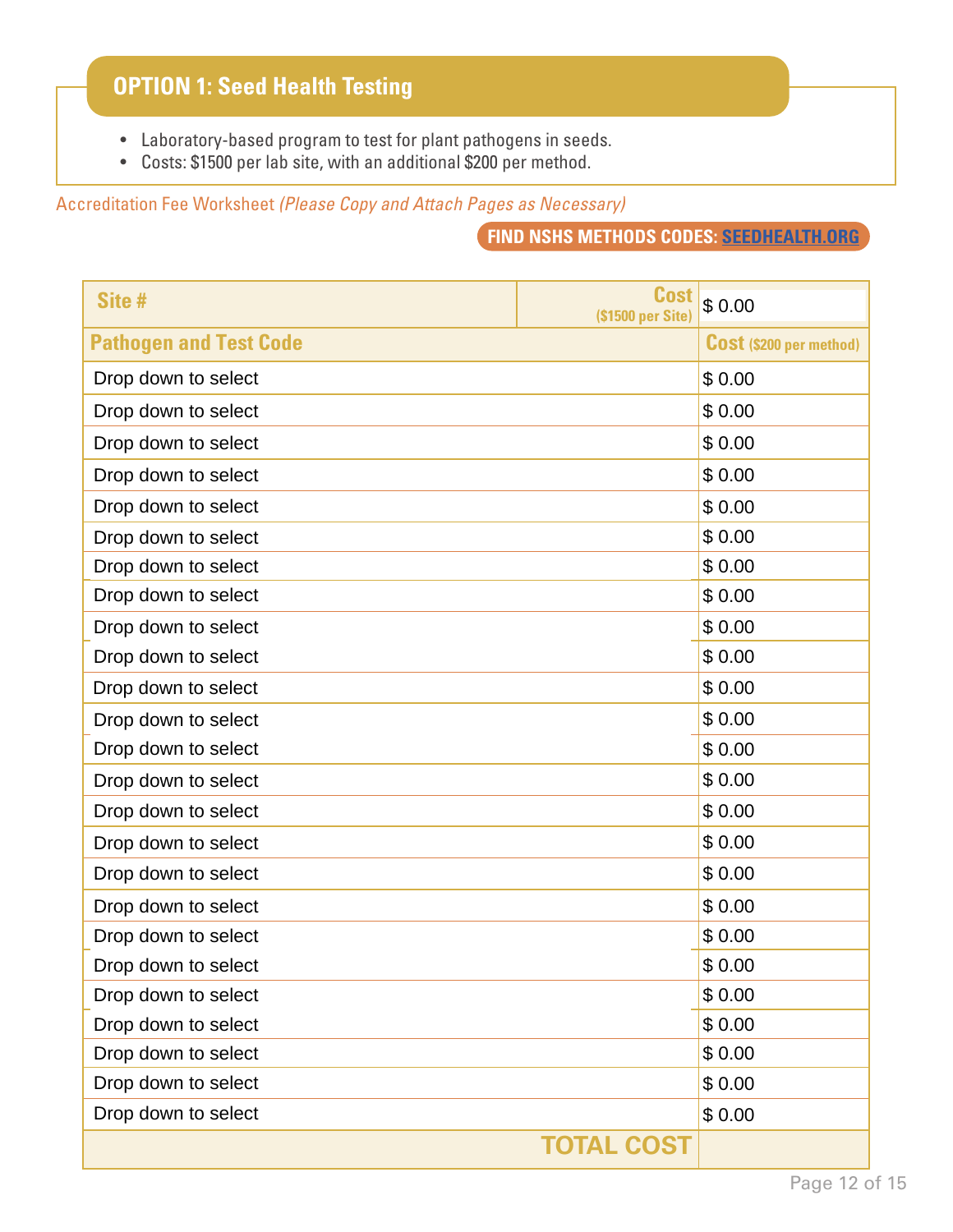### **OPTION 2: Phytosanitary Inspection**

- Disease Inspection of plants grown to produce seed in the field, nursery, or greenhouse.
- Costs: \$2000 per site (state), with an additional \$150 per crop, with a maximum charge of 5 states and associated crops.

#### Accreditation Fee Worksheet *(Please Copy and Attach Pages as Necessary)*

|                           | <b>State</b> |  |
|---------------------------|--------------|--|
| Site # S<br>List of Crops |              |  |
|                           |              |  |
|                           |              |  |
|                           |              |  |
|                           |              |  |
|                           |              |  |
|                           |              |  |

|                           | <b>State</b> |  |
|---------------------------|--------------|--|
| Site # S<br>List of Crops |              |  |
|                           |              |  |
|                           |              |  |
|                           |              |  |
|                           |              |  |
|                           |              |  |
|                           |              |  |

|          | <b>State</b> |
|----------|--------------|
| Site # S |              |
|          |              |
|          |              |
|          |              |
|          |              |
|          |              |
|          |              |

|                           | <b>State</b> |
|---------------------------|--------------|
| Site # S<br>List of Crops |              |
|                           |              |
|                           |              |
|                           |              |
|                           |              |
|                           |              |
|                           |              |
|                           |              |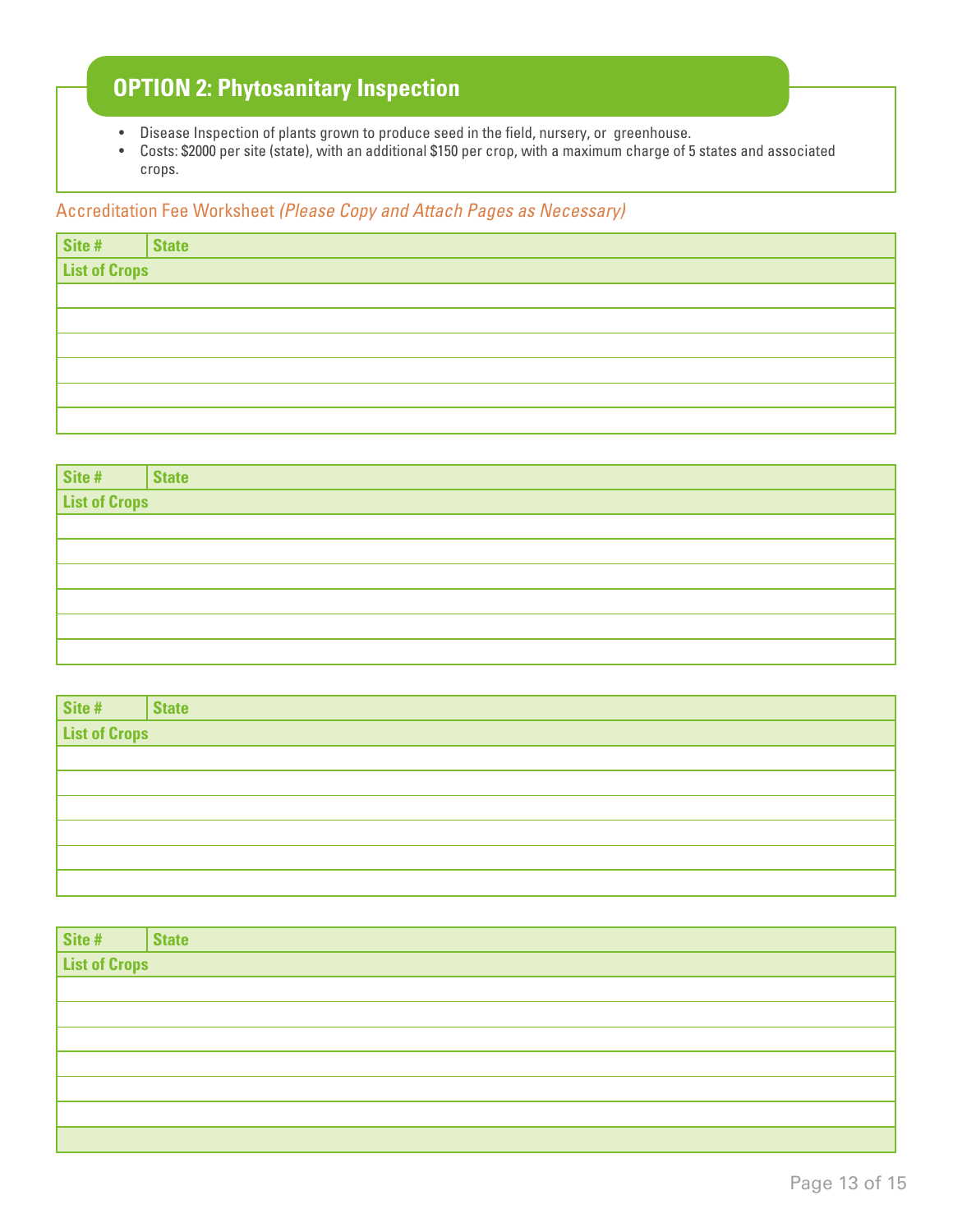## **OPTION 3: Seed Sampling for Seed Health Testing**

- Sampling seeds that require laboratory seed health tests.
- Costs: \$1000 per site (state), with a maximum charge of 5 states.

#### Accreditation Fee Worksheet *(Please Copy and Attach Pages as Necessary)*

| <b>Site #s located in state</b>                        | <b>Number of Inspectors</b> |
|--------------------------------------------------------|-----------------------------|
| <b>Crops</b><br><b>Sampled</b><br>at Site(s)           |                             |
| <b>State:</b>                                          |                             |
| <b>Site #s located in state</b>                        | <b>Number of Inspectors</b> |
| <b>Crops</b><br><b>Sampled</b><br>at Site(s)           |                             |
| State:                                                 |                             |
| <b>Site #s located in state</b>                        | <b>Number of Inspectors</b> |
| <b>Crops</b><br><b>Sampled</b><br>at Site(s)           |                             |
| State:                                                 |                             |
| <b>Site #s located in state</b>                        | <b>Number of Inspectors</b> |
| <b>Crops</b><br><b>Sampled</b><br>at Site(s)           |                             |
| <b>State:</b>                                          |                             |
| <b>Site #s located in state</b>                        | <b>Number of Inspectors</b> |
| <b>Crops</b><br><b>Sampled</b><br>at Site(s)           |                             |
| <b>State:</b>                                          |                             |
| <b>Site #s located in state</b>                        | <b>Number of Inspectors</b> |
| <b>Crops</b><br><b>Sampled</b><br>at Site(s)           |                             |
| <b>State:</b>                                          |                             |
| <b>Site #s located in state</b>                        | <b>Number of Inspectors</b> |
| <b>Crops</b><br><b>Sampled</b><br>at Site(s)<br>State: |                             |
| <b>Site #s located in state</b>                        | <b>Number of Inspectors</b> |
| <b>Crops</b><br><b>Sampled</b><br>at Site(s)<br>State: |                             |
| <b>Site #s located in state</b>                        | <b>Number of Inspectors</b> |
| <b>Crops</b><br><b>Sampled</b><br>at Site(s)           | Page 14 of 15               |